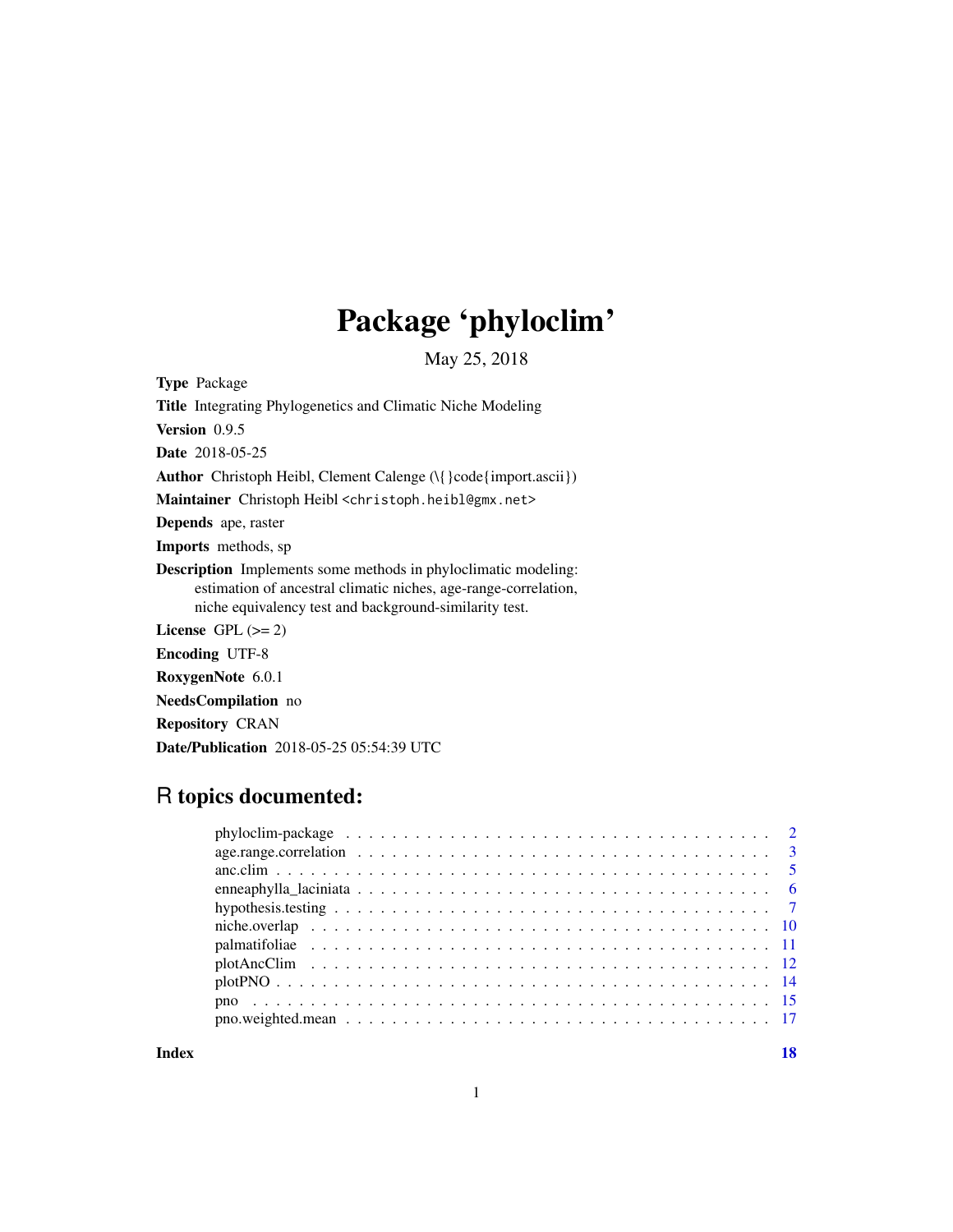#### <span id="page-1-0"></span>Description

This package implements some recently developed methods in phyloclimatic modeling.

#### Details

| Package: | phyloclim   |
|----------|-------------|
| Type:    | Package     |
| Version: | 0.9.5       |
| Date:    | 2018-05-25  |
| License: | $GPL (= 2)$ |

phyloclim is intended to provide methods for the quantification of niche occupancy and niche overlap and combine this data with phylogenetic trees. Niche overlap can be quantified either from profiles of environmental suitability for a given environmental variable (PNO or predicted niche occupancy profiles, see [pno](#page-14-1)) or from two-dimensional suitability surfaces (environmental niche models (ENMs) or species distribution models (SDMs)) with [niche.overlap](#page-9-1). Randomization tests for testing the significance of niche overlap in terms of niche identity and niche similarity are available in [niche.equivalency.test](#page-6-1) and [bg.similarity.test](#page-6-1). Phylogenetic data can be integrated into comparative methods such as [age.range.correlation](#page-2-1) and the estimation of ancestral environmental tolerances ([anc.clim](#page-4-1)), which is a non-parametric approach based on resampling of PNO profiles. The functions in phyloclim are in an early stage of development, so they should be used with care! Any feedback is welcome!

## Author(s)

Maintainer: Christoph Heibl (<christoph.heibl@gmx.net>)

#### References

Evans, M. E. K., S. A. Smith, R. S. Flynn, and M. J. Donoghue. 2009. Climate, niche evolution, and diversification of the 'bird-cage evening primroses' (*Oenothera*, sections *Anogra* and *Kleinia*). *Am. Nat.* 173: 225-240. Fitzpatrick, B.M & Turelli, M. 2006. The geography of mammalian speciation: mixed signals from phylogenies and range maps. *Evolution* 60: 601-615. Phillips, S.J, M. Dudik, & R.E. Schapire. 2006. Maximum entropy modeling of species geographic distributions. *Ecological Modeling* 190: 231-259.

Warren, D., R.E. Glor, & M. Turelli. 2008. Environmental niche equivalency versus conservatism: quantitative approaches to niche evolution. *Evolution* 62: 2868-2883.

#### See Also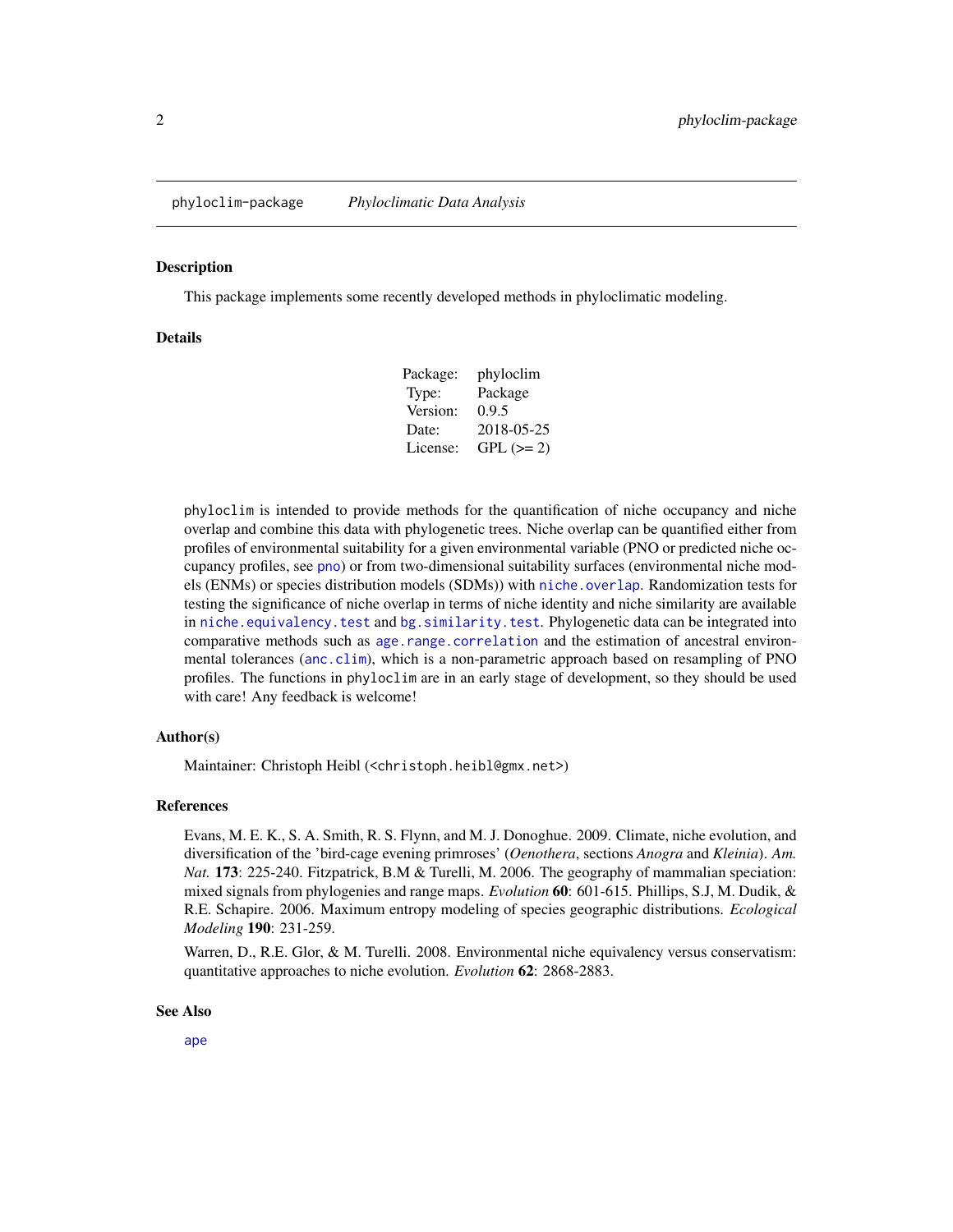#### <span id="page-2-1"></span><span id="page-2-0"></span>Description

This function can be used to test for phylogenetic signal in patterns of niche overlap (Warren et al., 2008) based on the age-range correlation (ARC) as implemented by Turelli & Fitzpatrick (2006).

#### Usage

```
age.range.correlation(phy, overlap, tri = "upper", n = 10000)
```
#### **Arguments**

| phy     | an object of class "phylo", which must be ultrametric.                                                     |
|---------|------------------------------------------------------------------------------------------------------------|
| overlap | a matrix of class "niolap", containing pairwise measures of niche overlap as<br>produced by niche.overlap. |
| tri     | either "upper" or "lower", indicating which triangle of the overlap matrix to<br>use (see niche.overlap).  |
| n       | an integer giving the number of iterations for the Monte Carlo resampling pro-<br>cedure.                  |

## Details

In age-range correlation (ARC; *sensu* Fitzpatrick & Turelli 2006), phylogentic relationships are taken into account when computing average range (or niche) overlap between two clades at node i by

$$
\bar{o}_i = \sum_{j \in Clade1} \sum_{k \in Clade2} (\frac{1}{2})^{n_{jk} - 1} o_{jk}
$$

 $\overline{1}$ 

where the double sum is over all species in the two clades,  $o(ik)$  denotes the overlap between species j and k, and n(jk) is the number of nodes separating the two species on the phylogeny. Plotting  $\bar{o}_i$ against node ages depicts the ARC for a given clade. Slopes and intercept derived from a linear model can be used to characterize speciation mode (allopatric versus sympatric) or niche evolution (conservatism versus flexibility) in the clade (see Fitzpatrick & Turelli [2006] and Warren et al. [2008], respectively).

The significance of the ARC is assessed via Monte Carlo simulation by random permutation of the overlap matrix to estimate the distribution of slope and intercept unter the null hypothesis of no phylogenetic signal.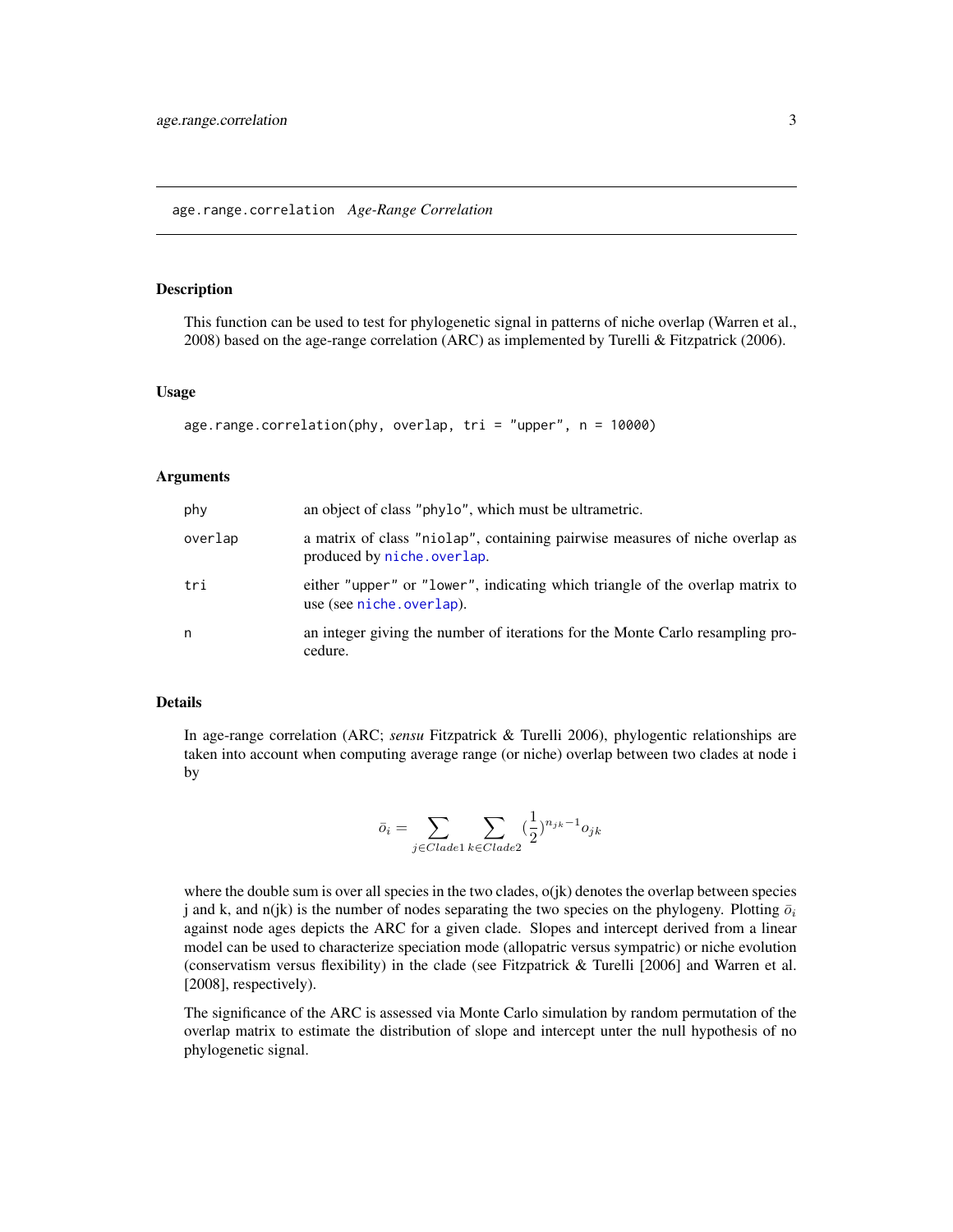#### <span id="page-3-0"></span>Value

| A list of four elements: |                                                                                                                                                                                                                         |  |
|--------------------------|-------------------------------------------------------------------------------------------------------------------------------------------------------------------------------------------------------------------------|--|
| age.range.correlation    |                                                                                                                                                                                                                         |  |
|                          | A matrix with age and average overlap for each node.                                                                                                                                                                    |  |
| linear.regression        |                                                                                                                                                                                                                         |  |
|                          | A linear model of mean niche (or range) overlap versus node age.                                                                                                                                                        |  |
| sig                      | Significance of intercept and slope derived by randomization. f is the fraction<br>of randomized datasets with intercept and slopes greater than the observed data.<br>p-values are calculated as $2 * min(f, 1 - f)$ . |  |
| MonteCarlo.replicates    |                                                                                                                                                                                                                         |  |
|                          | A matrix containing intercepts and slopes of randomized datasets.                                                                                                                                                       |  |

#### Author(s)

Christoph Heibl

## References

Fitzpatrick, B.M & Turelli, M. 2006. The geography of mammalian speciation: mixed signals from phylogenies and range maps. *Evolution* 60: 601-615.

Warren, D., R.E. Glor, & M. Turelli. 2008. Environmental niche equivalency versus conservatism: quantitative approaches to niche evolution. *Evolution* 62: 2868-2883.

## See Also

[niche.overlap](#page-9-1)

## Examples

```
# load PNOs for Oxalis sect. Palmatifoliae ...
data(PNO)
# ... and calculate niche overlap between species
```

```
no <- niche.overlap(PNO$AnnualMeanTemperature)
```

```
# load phylogeny and PNOs of Oxalis sect. Palmatifoliae
data(tree)
```

```
# age-range correlation
x \leq - age.range.correlation(phy = tree, overlap = no, n = 100)
```

```
# plot average niche overlap versus node age
plot(x$age.range.correlation)
```

```
# add a regression line
abline(x$linear.regression$coefficients)
```

```
# add regression lines from Monte Carlo randomization
apply(x$MonteCarlo.replicates, 1, abline, lwd = 0.2, col = "grey50")
```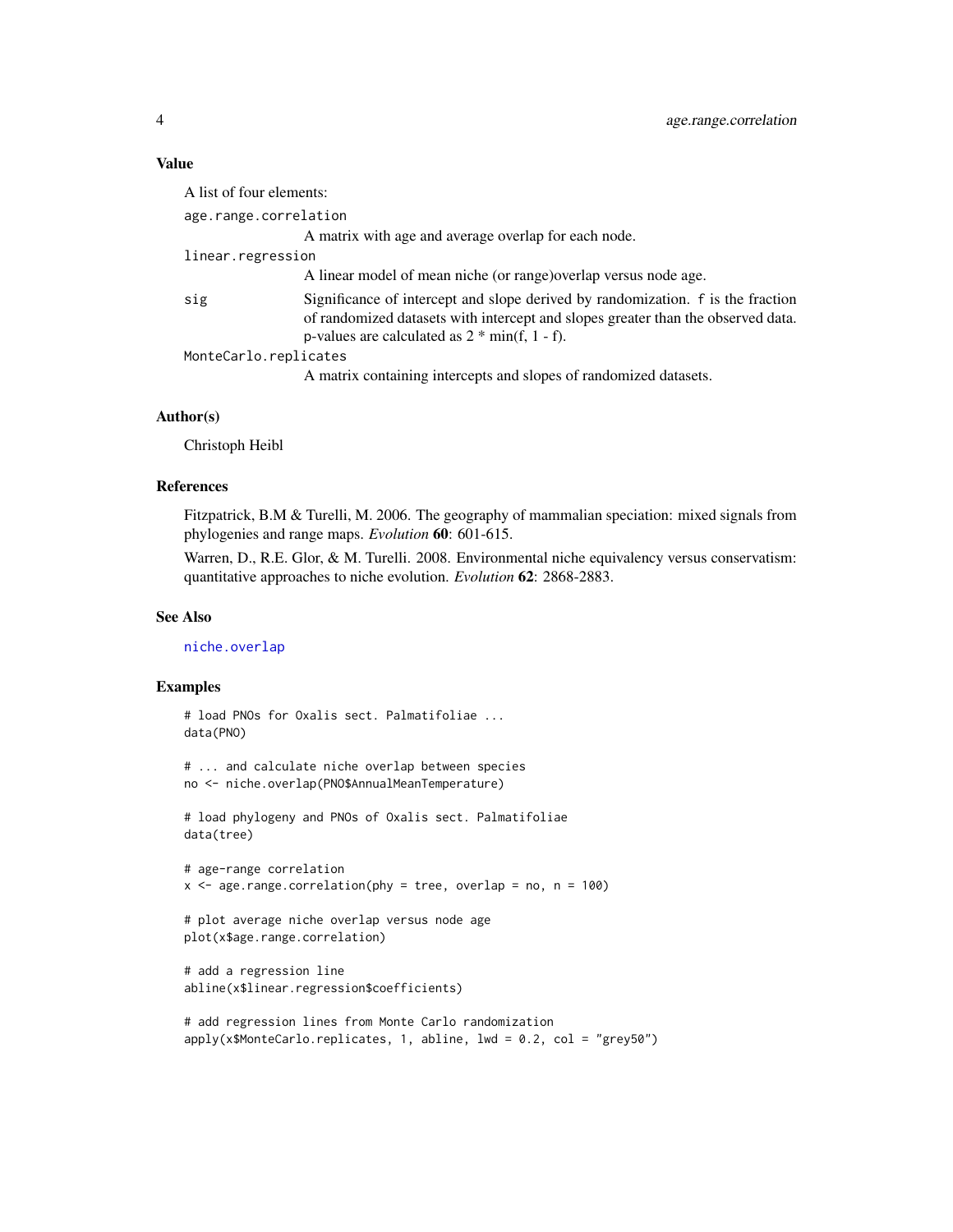<span id="page-4-1"></span><span id="page-4-0"></span>

#### Description

This function implements a nonparametric approach to estimate ancestral climatic tolerances proposed by Evans et al. (2009), using [ace](#page-0-0) from the ape package.

## Usage

anc.clim(target, posterior = NULL, pno, n = 100, method = "GLS")

## Arguments

| target    | An object of class "phylo"; a best estimate (e.g., ML estimate) of topology on<br>which to summarize mean estimated climatic tolerances, must be ultrametric.                                                                                                                               |
|-----------|---------------------------------------------------------------------------------------------------------------------------------------------------------------------------------------------------------------------------------------------------------------------------------------------|
| posterior | An object of class "multiPhylo" containing a sample of ultrametric trees from<br>the posterior distribution of a Bayesian tree search to be used for reconstruction<br>of ancestral climatic tolerances. posterior $=$ NULL (the default) means that<br>reconstruction uses target instead. |
| pno       | A data frame containing predicted niche occupancy (PNO) profiles, produced<br>e.g. with pno.                                                                                                                                                                                                |
| n         | An integer: The PNO profile given by pno argument will be resamples n times.                                                                                                                                                                                                                |
| method    | A character string specifying the method used for estimation. Two choices are<br>possible: "ML" or "GLS" (see ace for details).                                                                                                                                                             |

## Value

A list containing three elements:

| tree            | An object of class "phylo", the target tree used in the estimation.                                                                                                                    |
|-----------------|----------------------------------------------------------------------------------------------------------------------------------------------------------------------------------------|
| means           | A vector containing the means of estimated ancestral climatic tolerances. The<br>elements of means are in the same order as node numbers in element tree.                              |
| central.density |                                                                                                                                                                                        |
|                 | A matrix, which for each of the terminal nodes in tree contains the minimum<br>and the maximum of the 80 percent density interval of climatic tolerances (as<br>sampled from the PNO). |

## Author(s)

Christoph Heibl

## References

Evans, M. E. K., S. A. Smith, R. S. Flynn, and M. J. Donoghue. 2009. Climate, niche evolution, and diversification of the 'bird-cage evening primroses' (*Oenothera*, sections *Anogra* and *Kleinia*). *Am. Nat.* 173: 225-240.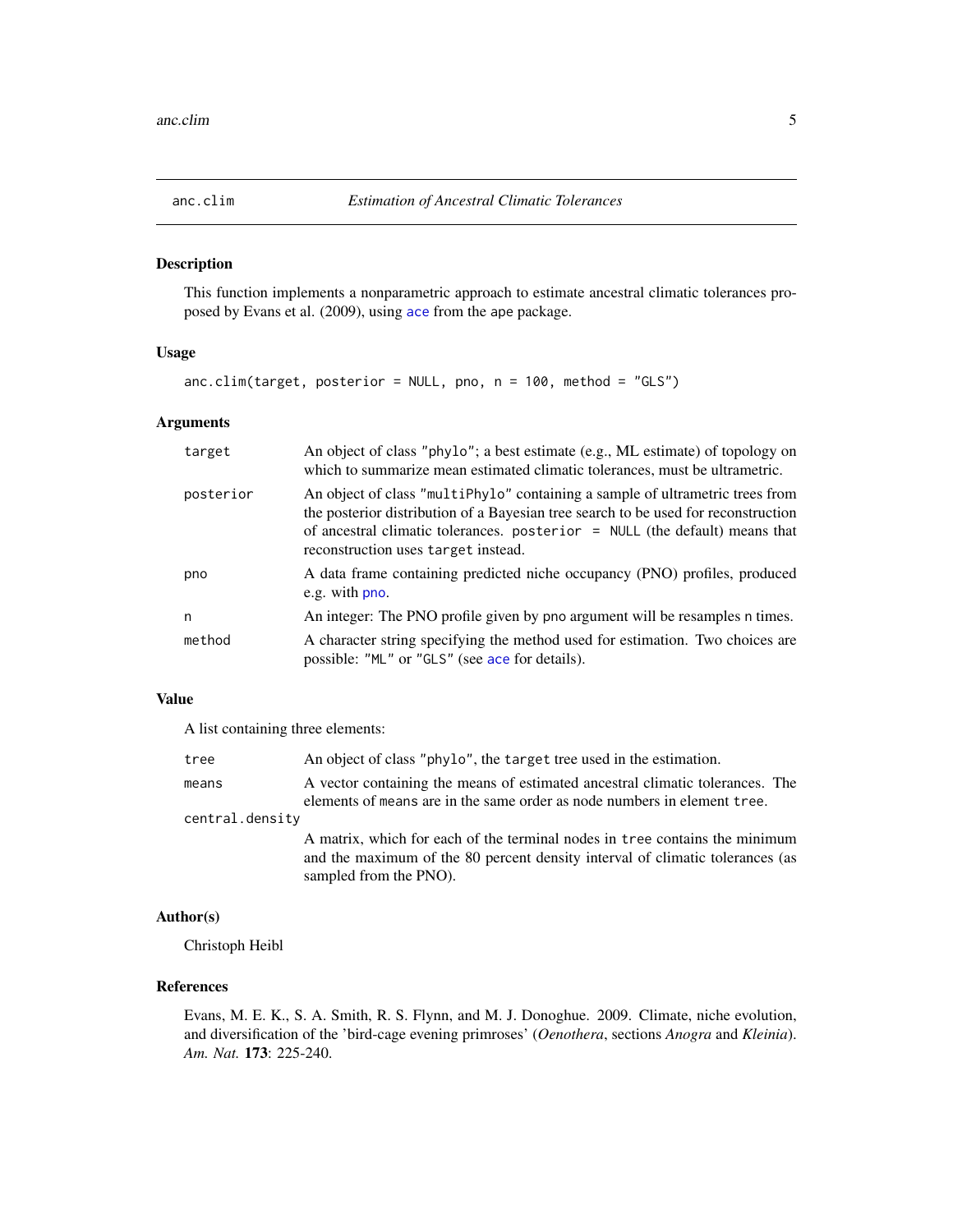#### See Also

[pno](#page-14-1), [plotAncClim](#page-11-1)

#### Examples

```
# load phylogeny and PNOs of Oxalis sect. Palmatifoliae
data(tree)
data(PNO)
# choose summer precipitation for analysis
clim <- PNO$PrecipitationWarmestQuarter
# estimate ancestral tolerances
ac \leq -\text{anc.dim}(\text{target} = \text{tree}, \text{ pro} = \text{clip}, \text{ n} = 100)# visualize results
plotAncClim(ac, ylab = "Precipitation of warmest quarter (mm)")
```
enneaphylla\_laciniata *Niche overlap for Oxalis enneaphylla and O. lacinita*

#### Description

Objects equ and sim contain the results of the [niche.equivalency.test](#page-6-1) and the [bg.similarity.test](#page-6-1) (Warren et al. 2008) for *Oxalis enneaphylla* and *O. laciniata* from section *Palmatifoliae*.

#### Usage

data(equ) data(sim)

#### Format

A list containing five elements:

method Name of the test.

species Names of the two species compared.

statistic Test statistics D and I of niche overlap based on Schoeners D and modified Hellinger distances.

```
p.value p-values for the test statistics (if method = "niche equivalency test").
```
null Formulation of the null hypothesis.

null.distribution Null distributions of D and I derived from randomization (if method = "niche equivalency test").

ci.x.randomY Confidence intervals based on null distributions (if method = "background similarity test").

ci.y.randomX Confidence intervals based on null distributions (if method = "background similarity test").

nd.x.randomY Null distributions of D and I derived from randomization (if method = "background similarity test"). nd.y.randomX Null distributions of D and I derived from randomization (if method = "background similarity test").

<span id="page-5-0"></span>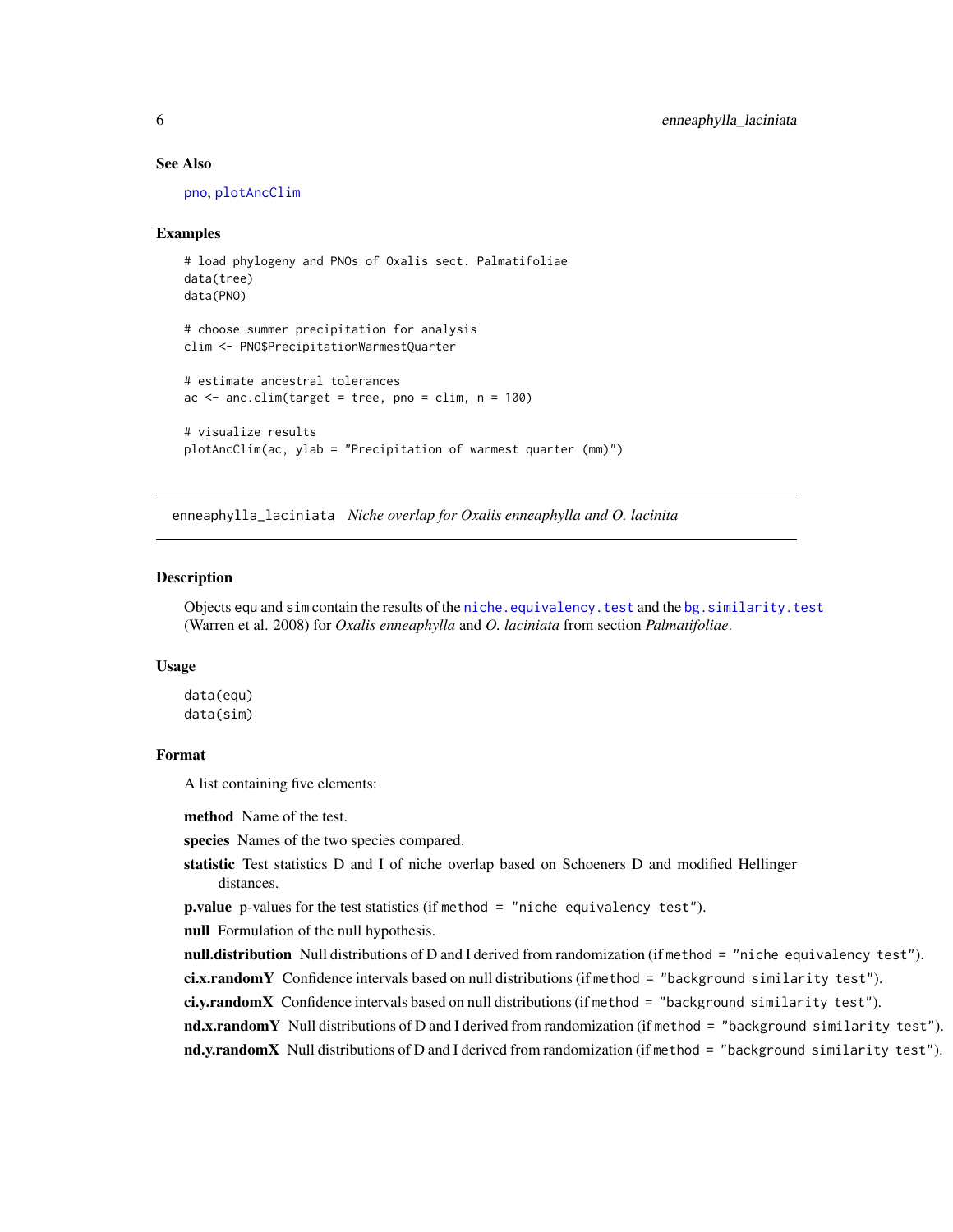## <span id="page-6-0"></span>hypothesis.testing 7

## Source

C. Heibl, unpublished data.

## References

Warren, D., R.E. Glor, & M. Turelli. 2008. Environmental niche equivalency versus conservatism: quantitative approaches to niche evolution. *Evolution*. 62: 2868-2883.

#### Examples

```
# plot results of niche equivalency test
data(equ)
plot(equ)
# plot results of background similarity test
data(sim)
plot(sim)
```
hypothesis.testing *Niche Equivalency and Background Similarity Test*

#### <span id="page-6-1"></span>Description

Hypothesis testing as proposed by Warren et al. (2008) based on the generation of pseudoreplicate datasets. The niche equivalency (or identity) test asks whether the ecological niche models (ENMs) of two species are more different than expected if they were drawn from the same underlying distribution. The background similarity test asks whether ENMs drawn from populations with partially or entirely non-overlapping distributions are any more different from one another than expected by random chance.

## Usage

```
niche.equivalency.test(p, env, n = 99, app, dir)
bg.similarity.test(p, env, n = 99, conf.level = .95, app, dir)
## S3 method for class 'ntest'
print(x, \ldots)## S3 method for class 'ntest'
plot(x, \ldots)
```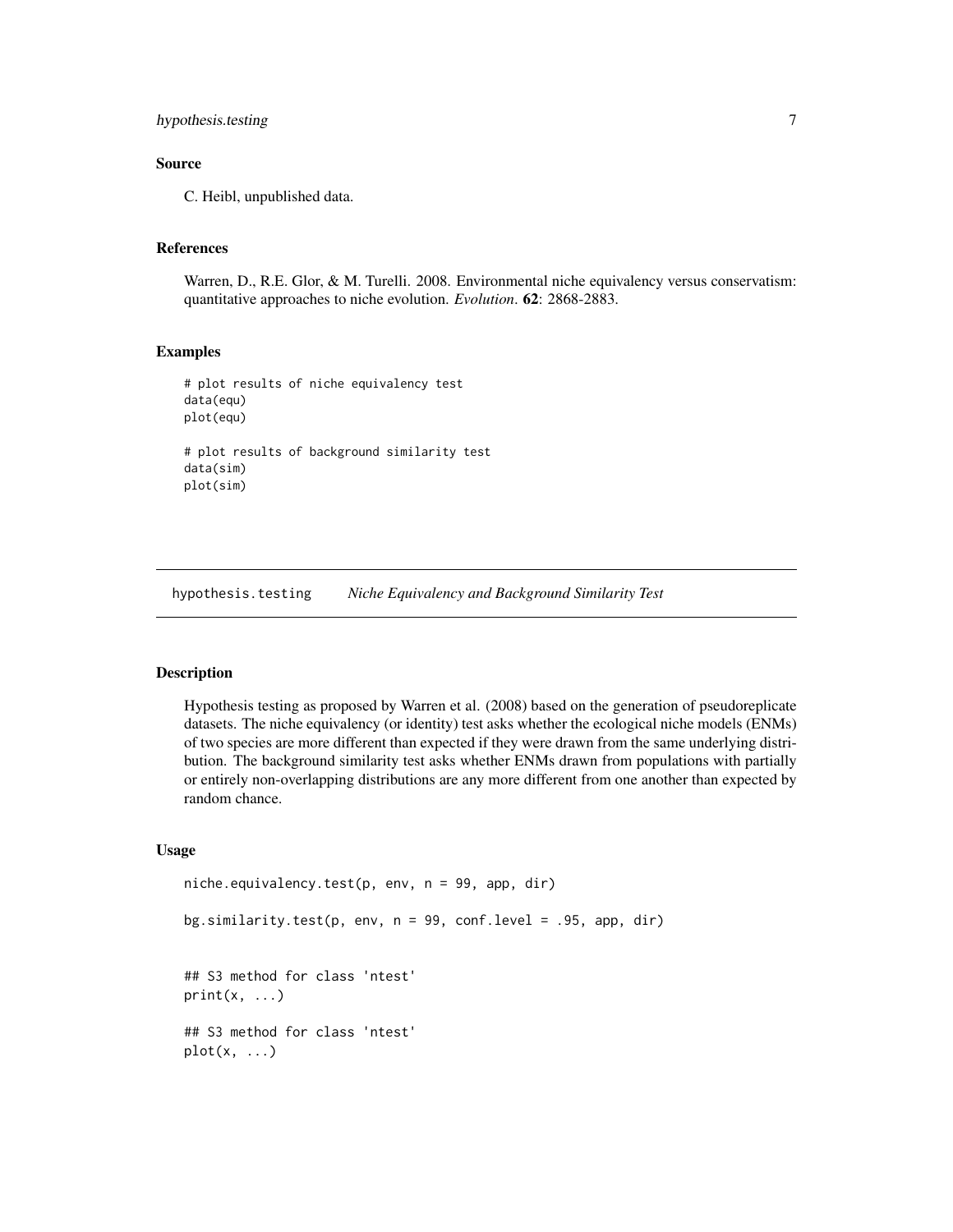## <span id="page-7-0"></span>Arguments

| p          | a SpatialPointsDataFrame or a simple data frame containing the presence<br>points. In the latter case the first column contains the species names, the second<br>and third column longitude and latitude (see SWD-formatted (=Samples-With-<br>Data) files in the MAXENT tutorial).                     |
|------------|---------------------------------------------------------------------------------------------------------------------------------------------------------------------------------------------------------------------------------------------------------------------------------------------------------|
| env        | an object of class SpatialGridDataFrame containing the environmental covari-<br>ates.                                                                                                                                                                                                                   |
| n          | an integer giving the number of permutations of the original data (default: $n = 99$ ).                                                                                                                                                                                                                 |
| conf.level | a real number between 0 and 1 setting the confidence level of the confidence<br>intervals to be calculated.                                                                                                                                                                                             |
| app        | a character string giving the path to the MAXENT application.                                                                                                                                                                                                                                           |
| dir        | a character string giving the name of a directory where the input and output data<br>for MAXENT will be saved. Already existing directories will be overwritten<br>without a warning. If dir is left empty the data will be written to a temporary<br>directory, which will be deleted after execution. |
| X          | an object of class ntest.                                                                                                                                                                                                                                                                               |
| $\cdots$   | further arguments passed to or from other methods.                                                                                                                                                                                                                                                      |
|            |                                                                                                                                                                                                                                                                                                         |

## Details

An installation of MAXENT (Phillips et al., 2006; [http://www.cs.princeton.edu/~schapire/](http://www.cs.princeton.edu/~schapire/maxent/) [maxent/](http://www.cs.princeton.edu/~schapire/maxent/)) is required in order to run niche.equivalency.test and bg.similarity.test. Both functions use the logistic output of MAXENT estimated using auto features.

By default, the environmental covariates given with env are assumend to be *continuous*. In order to use *categorical* environmental covariates, you have to prepend "cat\_" to the layer name, e.g. "cat\_landuse".

## Value

niche.equivalency.test gives a list with six elements:

| method                                               | name of the test.                                                                         |  |
|------------------------------------------------------|-------------------------------------------------------------------------------------------|--|
| species                                              | names of the two species compared.                                                        |  |
| null                                                 | formulation of the null hypothesis.                                                       |  |
| statistic                                            | statistics of niche overlap D based on Schoeners D and modified Hellinger dis-<br>tances. |  |
| p.value<br>null.distribution                         | p-values associated with the statistics.                                                  |  |
|                                                      | null distributions of D and I derived from randomization.                                 |  |
| bg.similarity.test gives a list with eight elements: |                                                                                           |  |
| method                                               | name of the test.                                                                         |  |
| species                                              | names of the two species compared.                                                        |  |
|                                                      |                                                                                           |  |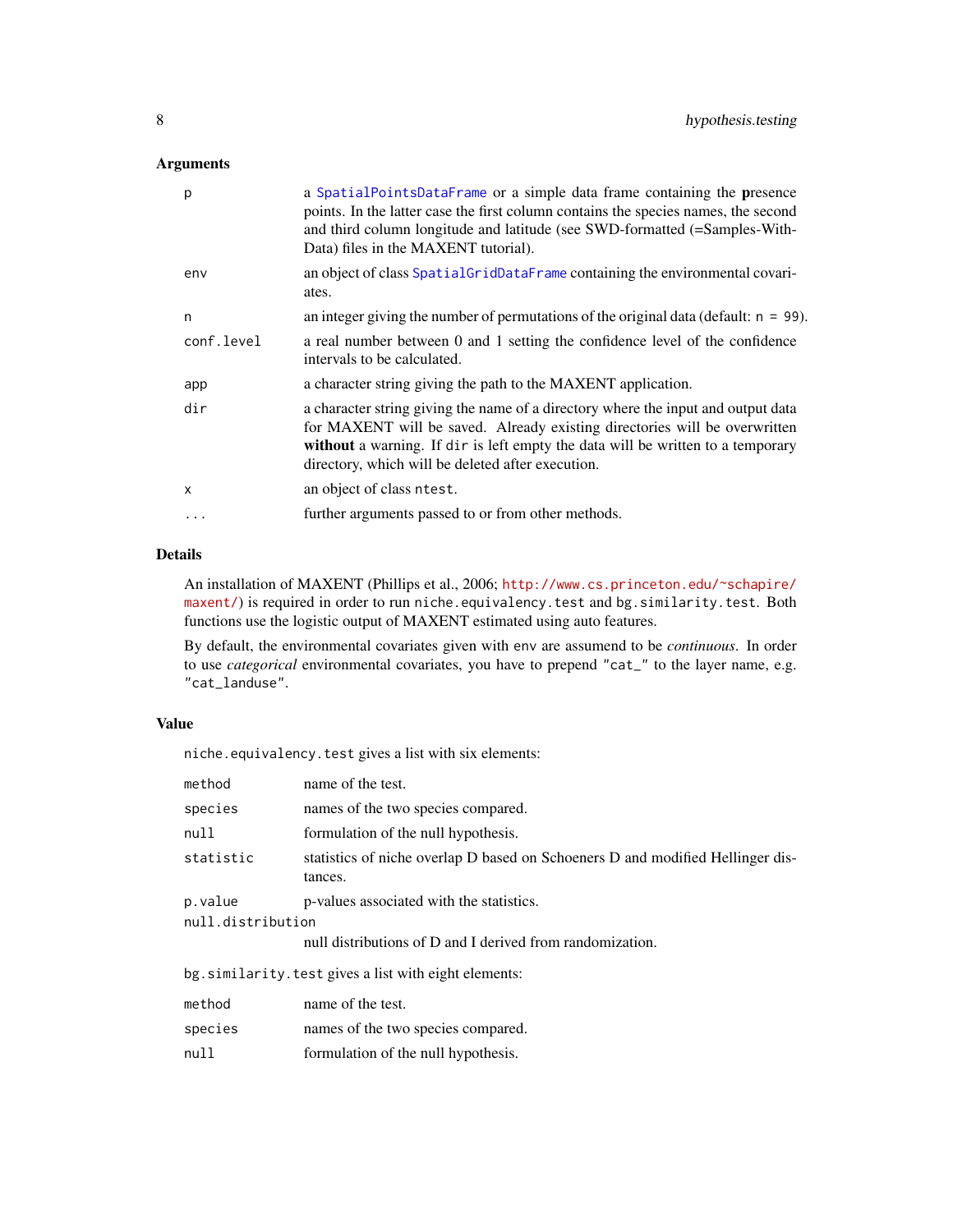## <span id="page-8-0"></span>hypothesis.testing 9

| statistic    | statistics of niche overlap D based on Schoeners D and modified Hellinger dis-<br>tances.                                                             |
|--------------|-------------------------------------------------------------------------------------------------------------------------------------------------------|
| ci.x.randomY | confidence interval for D and I based on the comparison of the first species<br>against a randomized background derived from the second species.      |
| ci.y.randomX | confidence interval for D and I based on the comparison of the second species<br>against a randomized background derived from the first species.      |
| nd.x.randomY | null distributions of D and I calculated from the comparison of the first species<br>against a randomized background derived from the second species. |
| nd.v.randomX | null distributions of D and I calculated from the comparison of the second<br>species against a randomized background derived from the first species. |

#### Note

These functions have been completely rewritten and have been tested with MAXENT 3.3.3k

#### Author(s)

Christoph Heibl

#### References

Phillips, S.J, M. Dudik, & R.E. Schapire. 2006. Maximum entropy modeling of species geographic distributions. *Ecological Modeling* 190: 231-259.

Warren, D., R.E. Glor, & M. Turelli. 2008. Environmental niche equivalency versus conservatism: quantitative approaches to niche evolution. *Evolution*. 62: 2868-2883.

#### See Also

#### [niche.overlap](#page-9-1)

## Examples

```
# path to MAXENT
# --------------
maxent.exe <- paste(system.file(package="dismo"),
"/java/maxent.jar", sep = "")
# a data frame of coordinates where two species
# have been detected ('presence points') and
# a raster stack of environmental covariables
# --------------------------------------
species <- c("enneaphylla", "laciniata")
data(sites)
samples <- sites[grep(paste(species, collapse = "|"), sites$spec), ]
data.path <- system.file("extdata", package = "phyloclim")
preds <- list.files(path = data.path, pattern = "[.]asc")
preds <- paste(data.path, preds, sep = "/")
preds <- stack(lapply(X = preds, FUN = raster))
```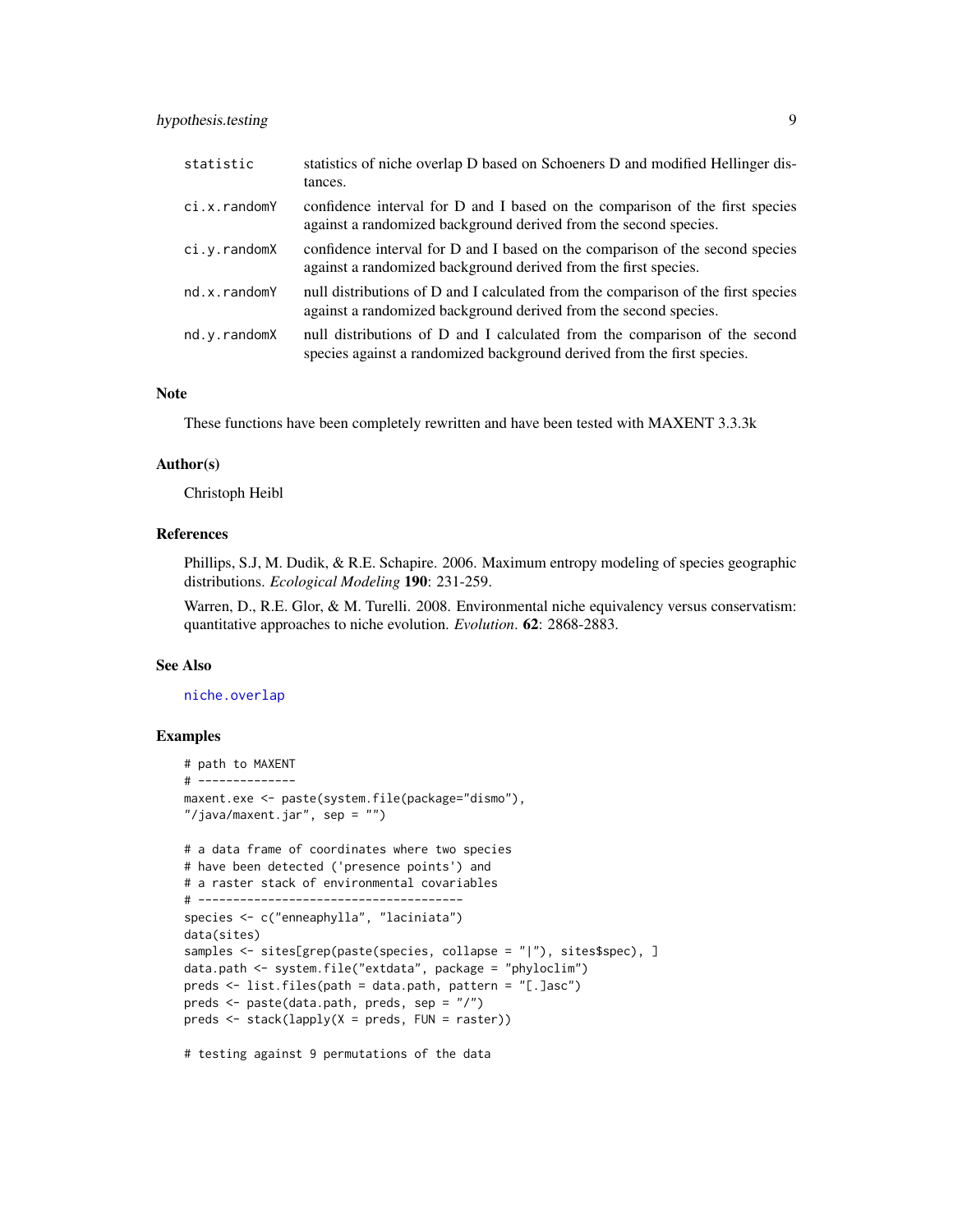```
# -------------------------------------------
reps <-9# run hypothesis tests
# --------------------
if (file.exists(maxent.exe)){
 net <- niche.equivalency.test(samples, preds, reps, maxent.exe)
 net; plot(net)
 bst <- bg.similarity.test(samples, preds, reps, app = maxent.exe)
 bst; plot(bst)
} else {
 message("get a copy of MAXENT (see Details)")
}
```
<span id="page-9-1"></span>niche.overlap *Quantification of Niche Overlap*

#### Description

This function quantifies the degree of niche overlap using the statistics D and I (as proposed by Warren et al., 2008) based on Schoeners D (Schoener, 1968) and Hellinger Distances (van der Vaart, 1998). Niche overlap can be calculated either from the probability surfaces of entire ecological niche models (Warren et al., 2008) or from single dimensions of the climatic niches (Evans et al., 2009).

#### Usage

```
niche.overlap(x)
```
#### Arguments

x Might take one of the follwing forms: (1) a data frame containing predicted niche occupancy (PNO) profiles, e.g., as derived by [pno](#page-14-1); (2) a vector of filenames referencing to probability surfaces saved in ASCII-format with an ArcGIScompatible header; (3) a list containing probability surfaces stored as objects of class [SpatialGrid](#page-0-0).

#### Value

A matrix of class "niolap". The upper triangle contains pairwise comparisons of niche overlap in terms of D, whereas the lower triangle contains values of I.

#### Author(s)

Christoph Heibl

<span id="page-9-0"></span>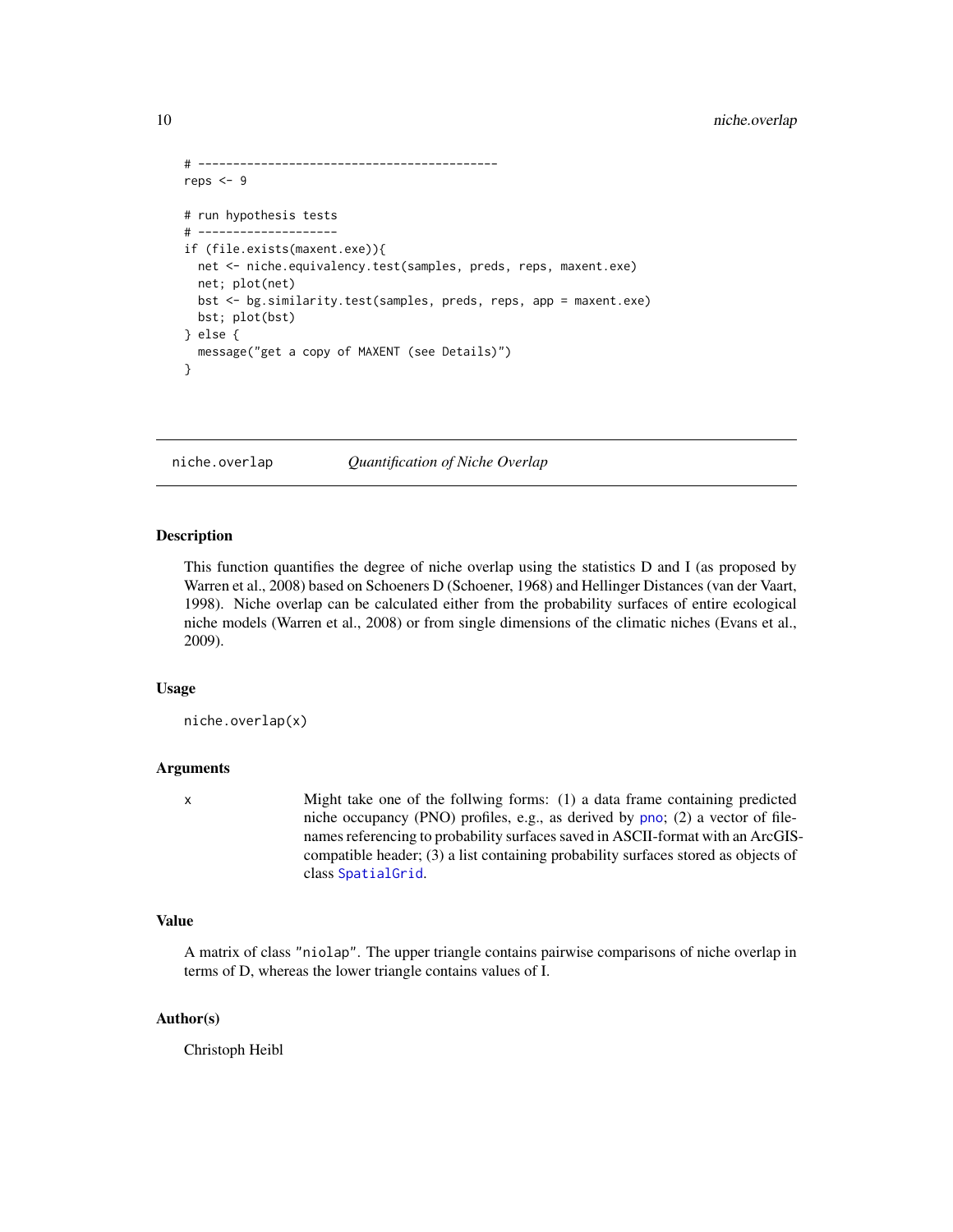#### <span id="page-10-0"></span>palmatifoliae 11

#### References

Evans, M. E. K., S. A. Smith, R. S. Flynn, and M. J. Donoghue. 2009. Climate, niche evolution, and diversification of the 'bird-cage evening primroses' (*Oenothera*, sections *Anogra* and *Kleinia*). *Am. Nat.* 173: 225-240.

Schoener, T.W. 1968. *Anolis* lizards in Bimini: resource partitioning in a complex fauna. *Ecology* 49: 704-726.

Van der Vaart, A.W. 1998. Asymptotic statistics. Cambridge University Press, U.K.

Warren, D. L., R. E. Glor, & M. Turelli. 2008. Environmental niche equivalency versus conservatism: quantitative approaches to niche evolution. *Evolution* 62: 2868-2883.

#### See Also

[pno](#page-14-1), [niche.equivalency.test](#page-6-1), [bg.similarity.test](#page-6-1), [age.range.correlation](#page-2-1)

#### Examples

```
# load PNOs for Oxalis sect. Palmatifoliae
data(PNO)
# niche overlap on a annual precipitation gradient:
no <- niche.overlap(PNO$AnnualPrecipitation)
```

```
# upper triangle: based on Schoeners D
# lower triangle: based on Hellinger distances
print(no)
```
palmatifoliae Oxalis *section* Palmatifoliae

#### Description

This is a data set of *Oxalis* sect. *Palmatifoliae* derived from a larger scale study by Heibl & Renner (2012). The sites data frame gives the coordinates (WGS1984) of the sites where *Oxalis* sect. Palmatifoliae has been collected. These were taken as presence points in distribution modeling and the list of predicted niche occupancy profiles (PNO). Finally, tree holds a phylogenetic hypothesis for the section extracted from a relaxed molecular clock model of the phylogeny of Oxalidales based approx. 7500 bp of chloroplast and nuclear markers. For 19 bioclimatic variables summarizing temperature and precipiation and five species of *Oxalis*, the suitability or probability of occurence is given along the environmental gradients.

#### Usage

```
data(PNO)
data(sites)
data(tree)
```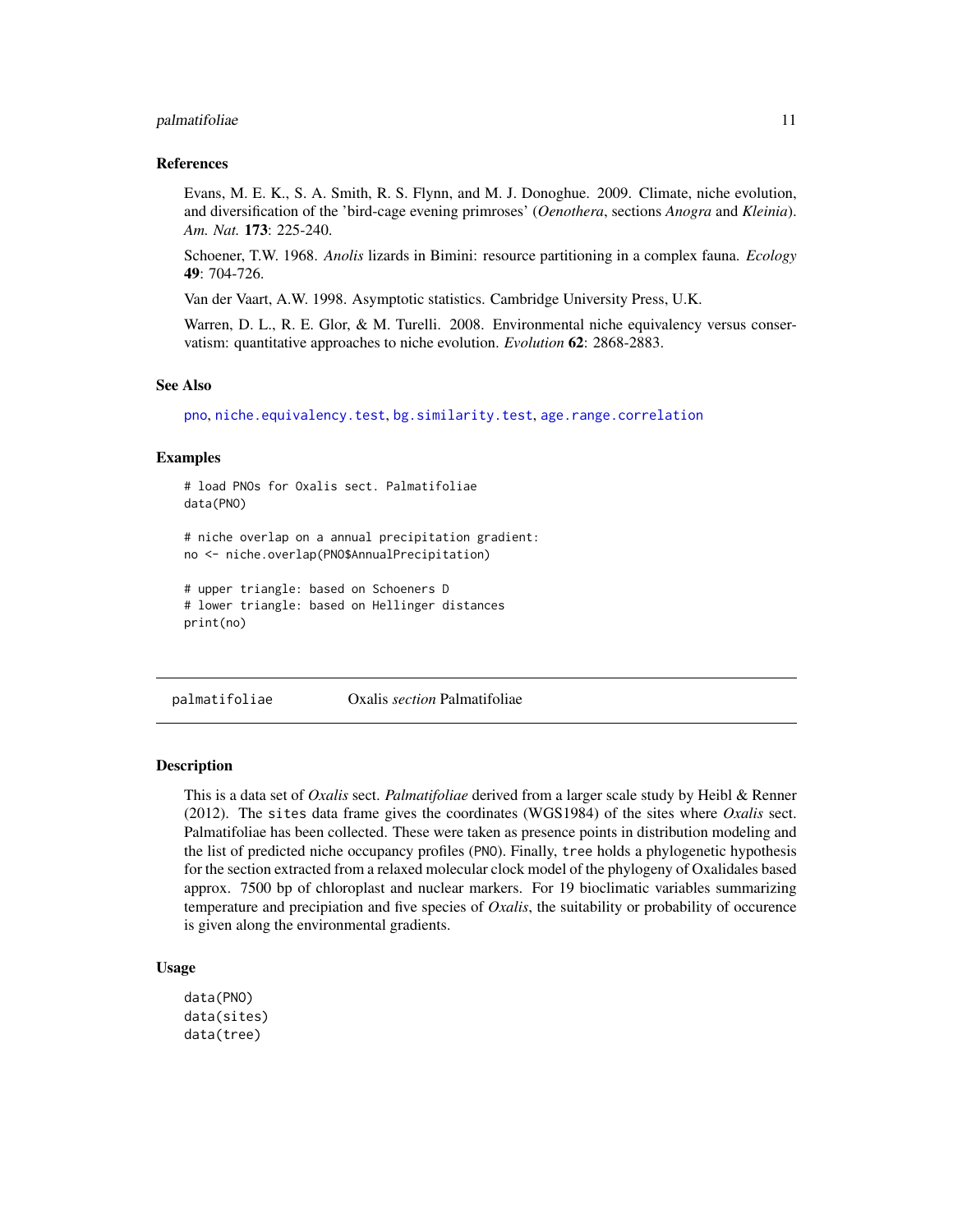#### <span id="page-11-0"></span>Format

sites a data frame representing 290 collections of *Oxalis* sect. *Palmatifoliae*.

PNO a list consisting of 19 matrixes. Each matrix corresponds to an environmental variable and contains the predicted niche occupancy profile (PNO) for each species of *Oxalis* sect. *Palmatifoliae*, whereby column 1 of each matrix gives the values of the environmental variable and columns 2-6 give probabilites of occurance of each species along the environmental gradient in column 1.

tree an object of class "phylo" (see Value section of [read.tree](#page-0-0)).

## Source

Heibl, C. & S.S. Renner. Arid-adapted Distribution models and a dated phylogeny for Chilean *Oxalis* species reveal occupation of new habitats by different lineages, not rapid adaptive radiation. 2012. *Syst. Biol.* 61(5): 823-834.

#### Examples

```
# 290 collections of Palmatifoliae
# --------------------------------
data(sites)
plot(sites$long, sites$lat,
 xlab = "Longitude", ylab = "Latitude")
## PNO profiles along 19 bioclimatic variables
## -------------------------------------------
data(PNO); names(PNO)
temp <- names(PNO)[1]
plotPNO(PNO[[temp]], xlab = temp)
## phylogenetic hypothesis for Palmatifoliae
## -----------------------------------------
data(tree)
plot(tree)
```

```
plotAncClim Chronograms with Climatic Data on the Y-Axis
```
## Description

Plot the history of climatic tolerance for a clade *sensu* Evans et al. (2009).

#### Usage

```
plotAncClim(x, layer, clades = NULL, col, density = TRUE, tipmode = 1,nchar = 3, cex, tipspace, cladespace = 1, lwd, ylab = "")
```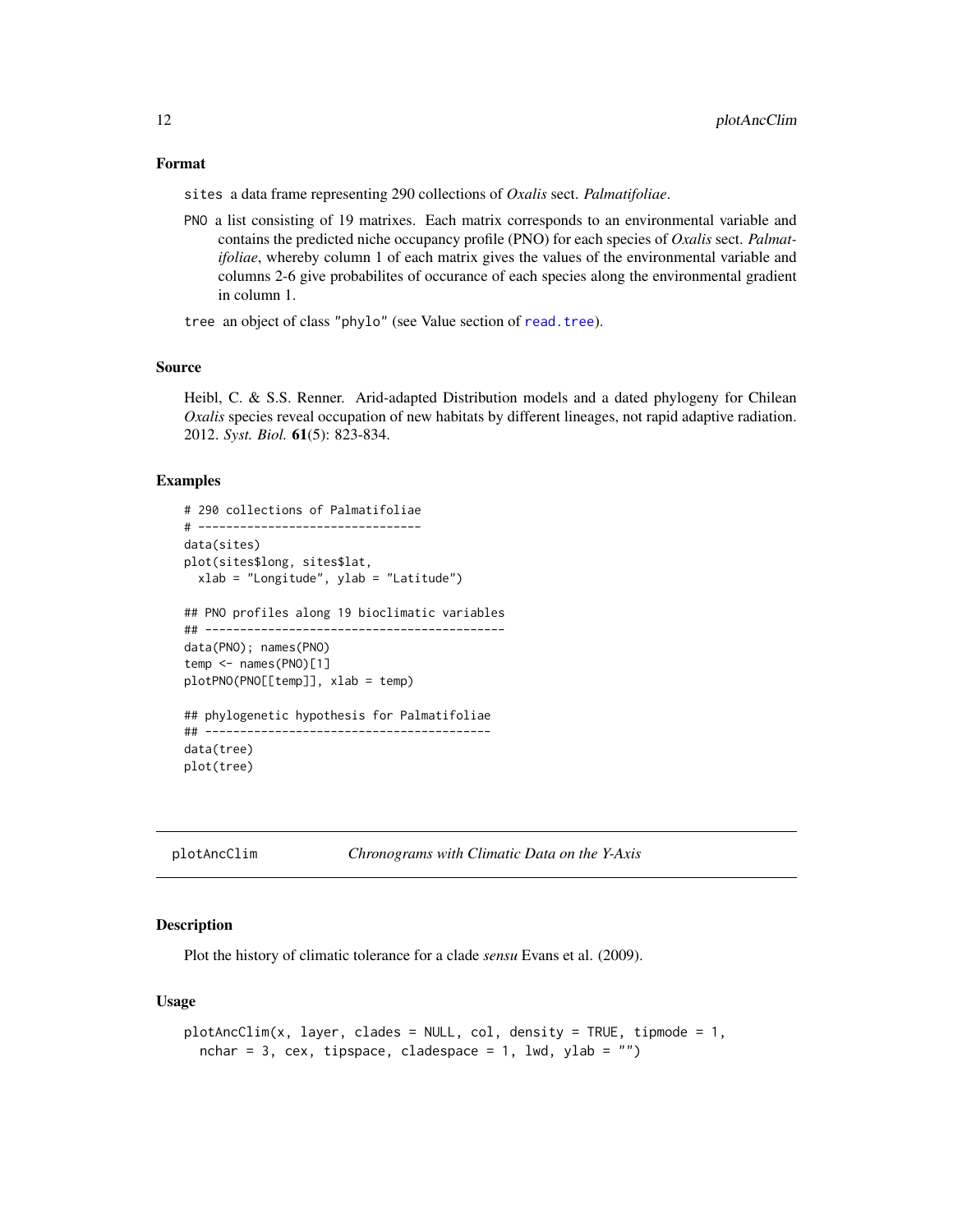## <span id="page-12-0"></span>plotAncClim 13

#### Arguments

| X          | A list with elements tree, data, and (optional) central. density (see details).                                                                                                                                                                           |
|------------|-----------------------------------------------------------------------------------------------------------------------------------------------------------------------------------------------------------------------------------------------------------|
| layer      | Do not use.                                                                                                                                                                                                                                               |
| clades     | A list containing vectors of tip labels which define the clades to highlight.                                                                                                                                                                             |
| col        | A vector containing colors for different clades (see Examples).                                                                                                                                                                                           |
| density    | Logical, if TRUE, the central density intervals for recent species are plotted.                                                                                                                                                                           |
| tipmode    | Integer: tipmode = $\theta$ means no tiplabels (and no central density intervals) are<br>plotted; values 1, 2, and 3 define different ways of plotting the tiplabels (see<br>Examples).                                                                   |
| nchar      | An integer giving the number of characters to which the tiplabels are truncated.                                                                                                                                                                          |
| cex        | Numeric character expansion factor for tiplabels; multiplied by par("cex") yields<br>the final character size. NULL is are equivalent to 1.0.                                                                                                             |
| tipspace   | The fraction of the x-axis that is reserved for tiplabel plotting. If no value is<br>given (default), plotAncClim calculates the fraction as $1 - (4 / nbtips)$ , but this<br>can be overridden by specifying a fixed value for tipspace in $10$ , $11$ . |
| cladespace | A positive reel number; tentative: a factor controlling the space between tipla-<br>bels of different clades.                                                                                                                                             |
| lwd        | The line width, a positive number, defaulting to 1.                                                                                                                                                                                                       |
| ylab       | A character string, giving a label for the y-axis, i.e., for the bioclimatic dimen-<br>sion of the plot.                                                                                                                                                  |

#### Details

The main argument  $x$  is a list consisting of at least the first two of the following elements: (1) tree is an ultrametric phylogenetic tree stored as object of class phylo; (2) data is an object of class matrix; its columns correspond to bioclimatic variables and its rows corresond to node numbers such as defined by class phylo objects; (3) central.density must only be included if density = TRUE – it is a list, which for every bioclimatic variable, contains a matrix that contains the some minimum and maximum quantile of the respective bioclimatic variable for every tip in the tree.

#### References

Evans, M. E. K., S. A. Smith, R. S. Flynn, and M. J. Donoghue. 2009. Climate, niche evolution, and diversification of the 'bird-cage evening primroses' (*Oenothera*, sections *Anogra* and *Kleinia*). *Am. Nat.* 173: 225-240.

#### See Also

[pno](#page-14-1), [pno.weighted.mean](#page-16-1), [anc.clim](#page-4-1)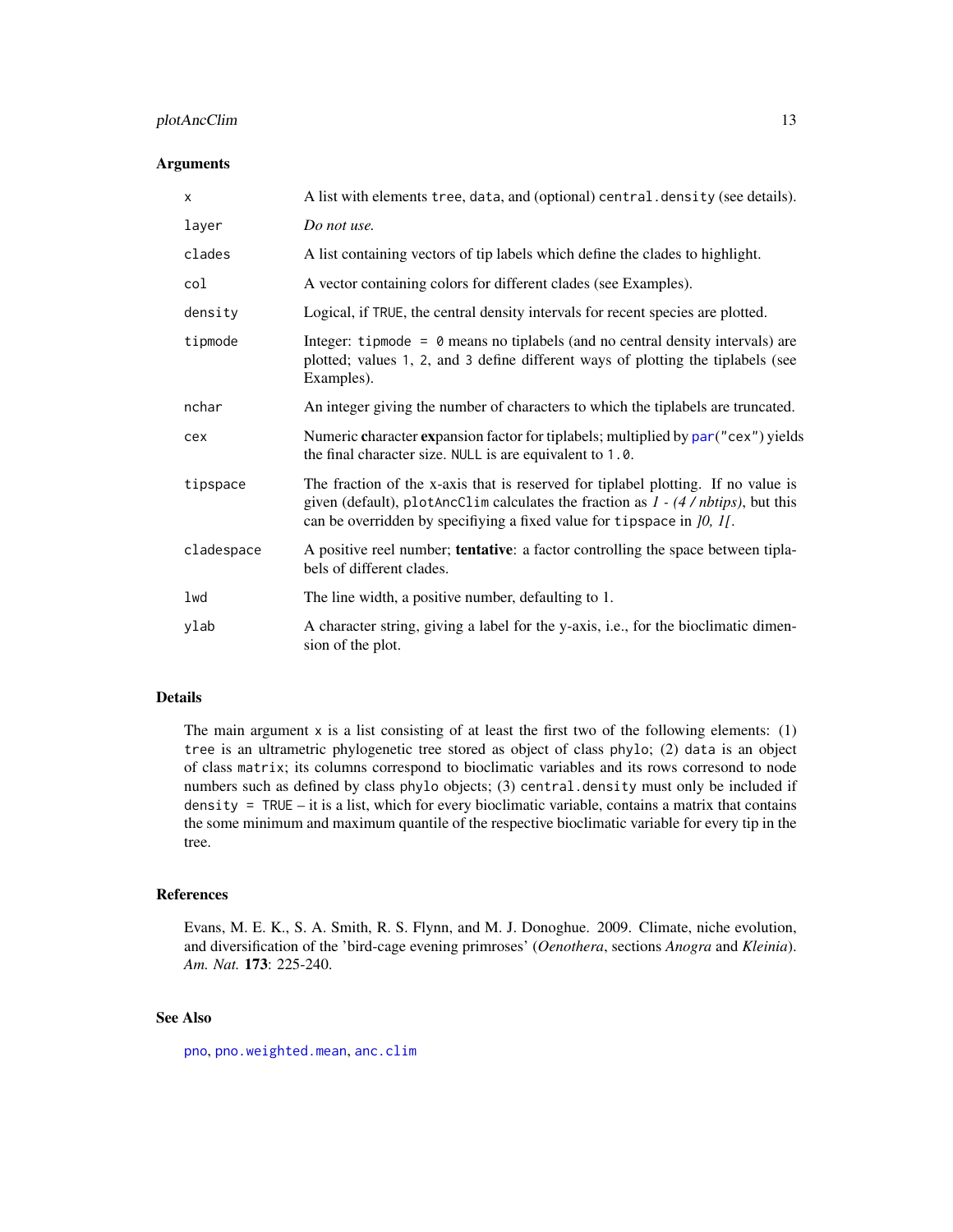#### Examples

```
# load phylogeny and PNOs of Oxalis sect. Palmatifoliae
 data(tree)
 data(PNO)
# choose summer precipitation for analysis
clim <- PNO$PrecipitationWarmestQuarter
# estimate ancestral tolerances
ac \leq -\text{anc.dim}(\text{target} = \text{tree}, \text{ pro} = \text{clip}, \text{ n} = 100)# visualize results with default branch coloration
plotAncClim(ac)
# alternative clade colors are given according to the order
# in which tip labels appear from left to right
plotAncClim(ac, col = c("red", "purple", "blue"))
# the 'tipmode' argument
plotAncClim(ac, tipmode = 0)
plotAncClim(ac, tipmode = 1)
plotAncClim(ac, tipmode = 2, nchar = 5)
plotAncClim(ac, tipmode = 3, nchar = 4)
```
plotPNO *Plot Predicted Niche Occupancy Profiles*

#### Description

This function can be used to plot predicted niche occupancy profiles (PNOs). PNOs can be obtained in a geographical information system by summing the cumulative probabilies of each climatical value for a species distribution model (SDM).

#### Usage

```
plotPNO(x, subset = NULL, thinning = NULL, xlab = NULL,tail_{\text{threshold}} = 0, wm = FALSE, legend.pos = "topleft")
```
#### Arguments

| $\mathsf{x}$ | A data frame or matrix with columns corresponding to species and rows corre-<br>sponding to values along an environmental gradient. The first columns contains<br>the environmental variable, the remaining colums probabilities of suitability. |
|--------------|--------------------------------------------------------------------------------------------------------------------------------------------------------------------------------------------------------------------------------------------------|
| subset       | A vector of mode "character" which can be used to restrict the calculation<br>of weighted means to those columns in x whose column names match subset;<br>defaults to NULL.                                                                      |
| thinning     | An integer that can be used to thin fuzzy PNOs prior to plotting; defaults to<br>NULL.                                                                                                                                                           |

<span id="page-13-0"></span>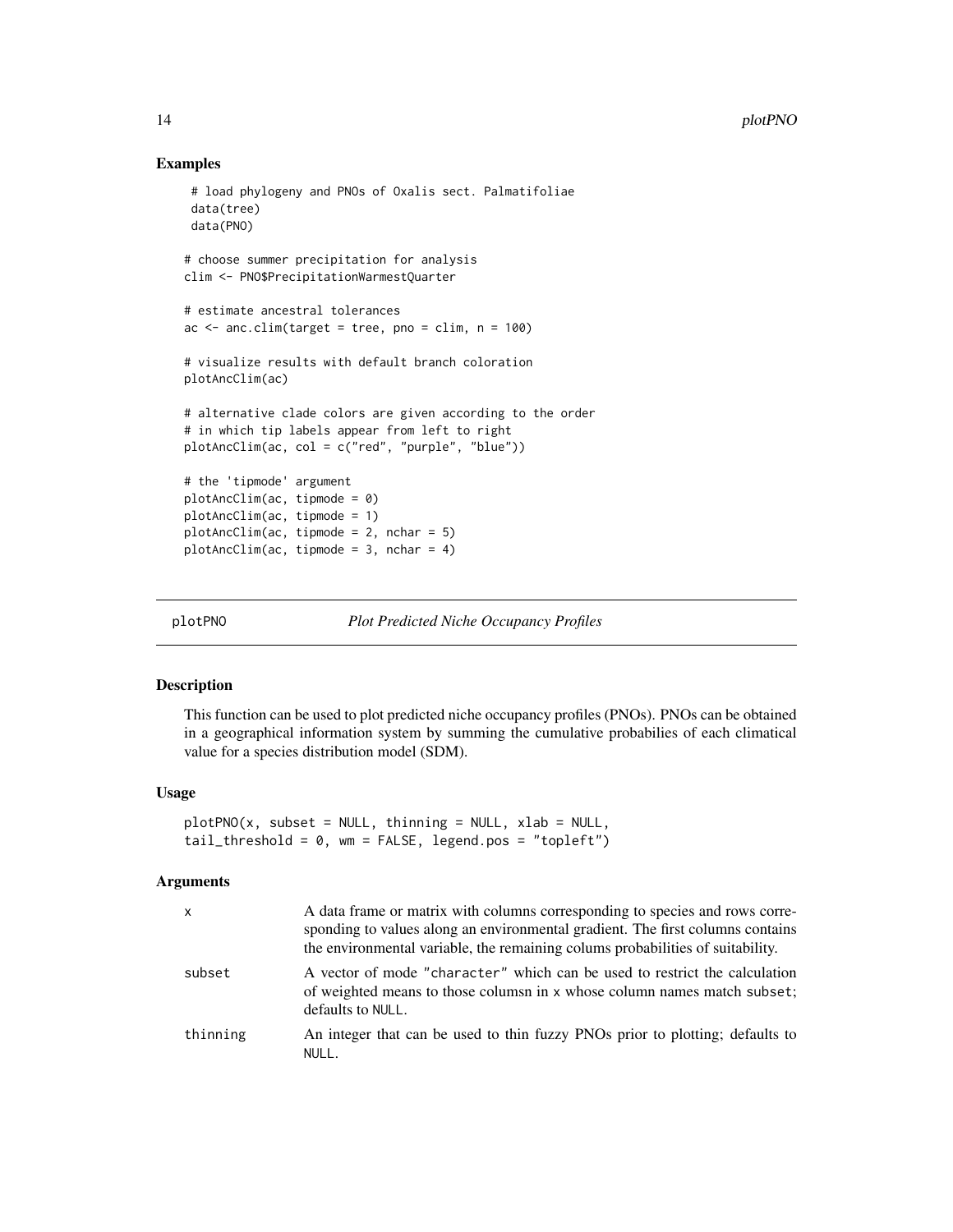<span id="page-14-0"></span>

| xlab       | A character string given the label for the x-axis.                                                                                                                                                                                                                                                                                                        |
|------------|-----------------------------------------------------------------------------------------------------------------------------------------------------------------------------------------------------------------------------------------------------------------------------------------------------------------------------------------------------------|
|            | tail_threshold A numeric that can be used cut long tails of PNOs; defaults to 0.                                                                                                                                                                                                                                                                          |
| wm         | A logical indicating if weighted mean should added for each species.                                                                                                                                                                                                                                                                                      |
| legend.pos | Controls the position of the legend. Might eihter be a list object containing x<br>and y coordinates (such as e.g. returned by locator) of the <b>topleft corner</b> of<br>the legend box or one of the following: "topleft" (default), "bottomleft",<br>"topright", or "bottomright". If legend.pos == NULL the plotting of the<br>legend is suppressed. |

## Author(s)

Christoph Heibl

#### References

Evans, M. E. K., S. A. Smith, R. S. Flynn, and M. J. Donoghue. 2009. Climate, niche evolution, and diversification of the 'bird-cage evening primroses' (*Oenothera*, sections *Anogra* and *Kleinia*). *Am. Nat.* 173: 225-240.

## See Also

[pno](#page-14-1)

#### Examples

# load PNOs for Oxalis sect. Palmatifoliae data(PNO) # plot predicted niche occupany for annual mean temperature plotPNO(x = PNO\$AnnualMeanTemperature, xlab = "Annual Mean Temperature (degree C)") # same plot, but with weighted means added plotPNO(x = PNO\$AnnualMeanTemperature,

xlab = "Annual Mean Temperature (degree C)", wm = TRUE)

<span id="page-14-1"></span>pno *Predicted Niche Occupancy Profiles*

## Description

Following the approach of Evans et al. (2009), pno integrates species probability (suitability) distributions (e.g. derived with MAXENT) with respect to single climatic (or other environmental) variables in order to get predicted niche occupancy (PNO) profiles for each species and environmenatal variable.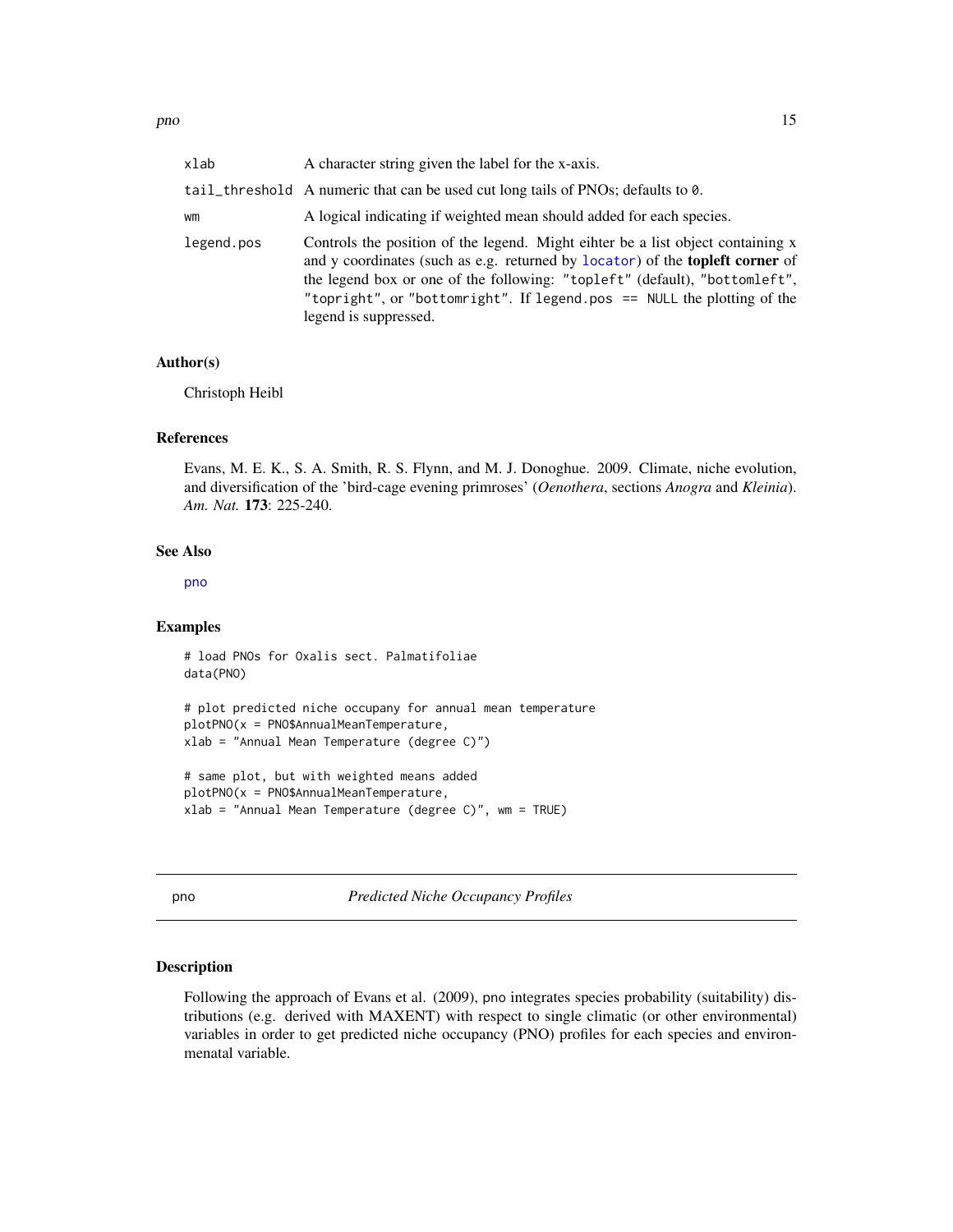## <span id="page-15-0"></span>Usage

```
pno(path_bioclim, path_model, subset = NULL,
bin\_width = 1, bin\_number = NULL
```
#### Arguments

| path_bioclim | The path leading to an ASCII raster map with environmental data (bioclimatic<br>layer) and ArcGIS-compatible header.                   |
|--------------|----------------------------------------------------------------------------------------------------------------------------------------|
| path_model   | The path leading to the directory, where MAXENT probability surfaces are<br>stored as ASCII raster maps with ArcGIS-compatible header. |
| subset       | A vector of mode 'character' giving taxon names if only a subset of the species<br>ENMs in path_model is to be used                    |
| bin_width    | A numeric, giving the bin interval.                                                                                                    |
| bin_number   | An integer, giving the number of bins used.                                                                                            |

## Details

The path arguments path\_bioclim and path\_model point to the directories where the environmental data and the MAXENT probability distributions must be stored as ASCII maps with an ArcGIS-compatible header (as obtained with MAXENT output filetype: asc). An example header:

| ncols        | 958         |
|--------------|-------------|
| nrows        | 376         |
| xllcorner    | -73.440304  |
| yllcorner    | $-55.27622$ |
| cellsize     | 0.0166      |
| NODATA value | -9999       |

## Value

A data frame of cumulative probalities of suitability for each value on an environmental gradient (rows) for the a set of studied taxa (rows). The first column gives the mean of each category.

#### Author(s)

Christoph Heibl

## References

Evans, M. E. K., S. A. Smith, R. S. Flynn, and M. J. Donoghue. 2009. Climate, niche evolution, and diversification of the 'bird-cage evening primroses' (*Oenothera*, sections *Anogra* and *Kleinia*). *Am. Nat.* 173: 225-240.

#### See Also

[pno.weighted.mean](#page-16-1), [niche.overlap](#page-9-1), [anc.clim](#page-4-1)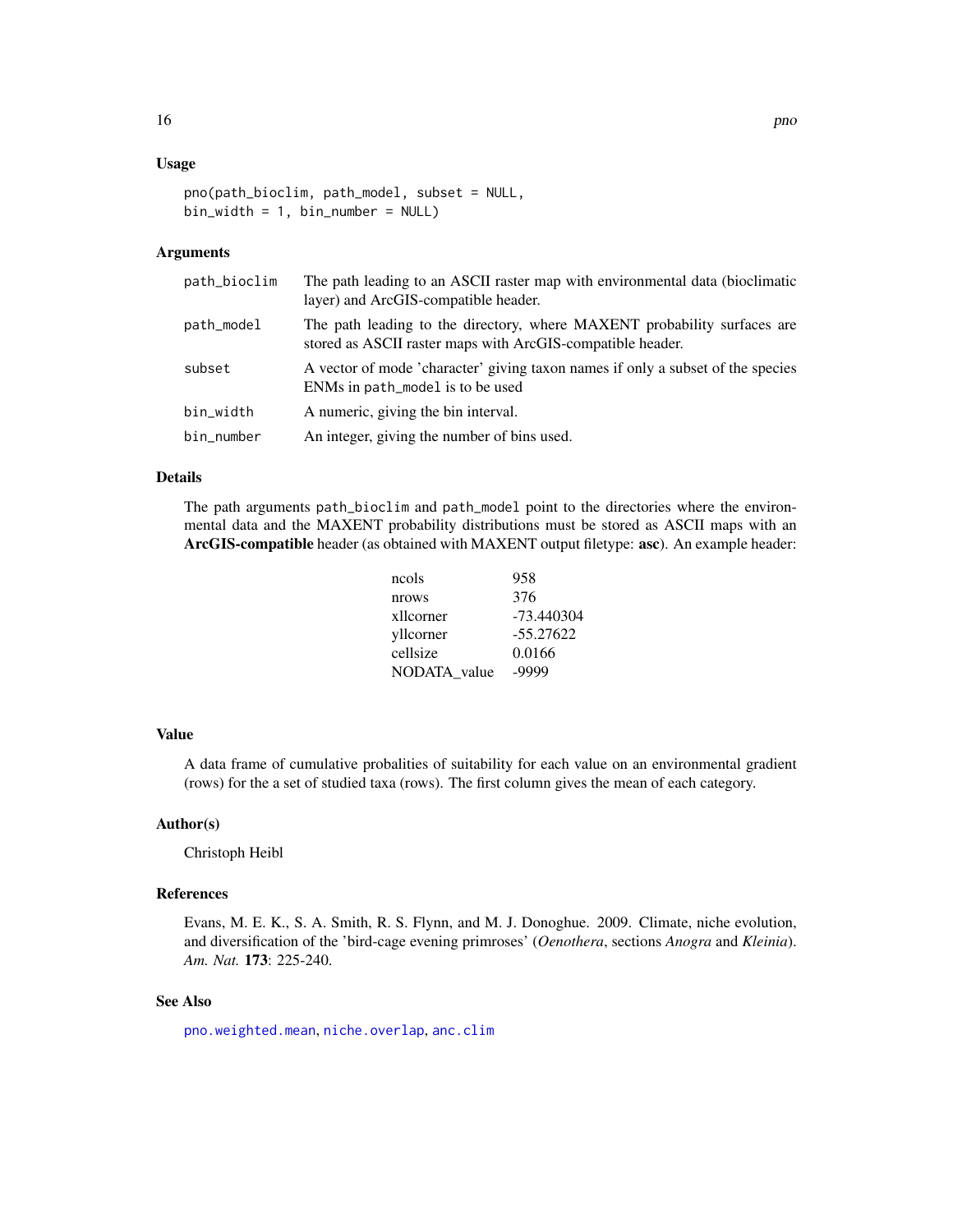<span id="page-16-1"></span><span id="page-16-0"></span>pno.weighted.mean *Weighted means of niche dimensions*

## Description

This function calculates the mean of an environmental variable weighted by the cumulative probability of each value of the environmental gradient extracted from a species distibution model (e.g. MAXENT)

## Usage

```
pno.weightharpoonup.mean(x, subset = NULL, normalize = TRUE)
```
## Arguments

| x         | A data frame or matrix with columns corresponding to species and rows corre-<br>sponding to values along an environmental gradient. The first columns contains<br>the environmental variable, the remaining colums probabilities of suitability. |
|-----------|--------------------------------------------------------------------------------------------------------------------------------------------------------------------------------------------------------------------------------------------------|
| subset    | A vector of mode "character" which can be used to restrict the calculation<br>of weighted means to those columns in x whose column names match subset;<br>defaults to NULL.                                                                      |
| normalize | A logical, indicating whether to normalize PNOs prior to calculation of weighted<br>means.                                                                                                                                                       |

## Value

A vector of weighted means corresponding to the columns in x.

## Author(s)

Christoph Heibl

#### References

Evans, M. E. K., S. A. Smith, R. S. Flynn, and M. J. Donoghue. 2009. Climate, niche evolution, and diversification of the 'bird-cage evening primroses' (*Oenothera*, sections *Anogra* and *Kleinia*) *Am. Nat.* 173: 225-240.

#### See Also

[pno](#page-14-1), [anc.clim](#page-4-1), [plotAncClim](#page-11-1)